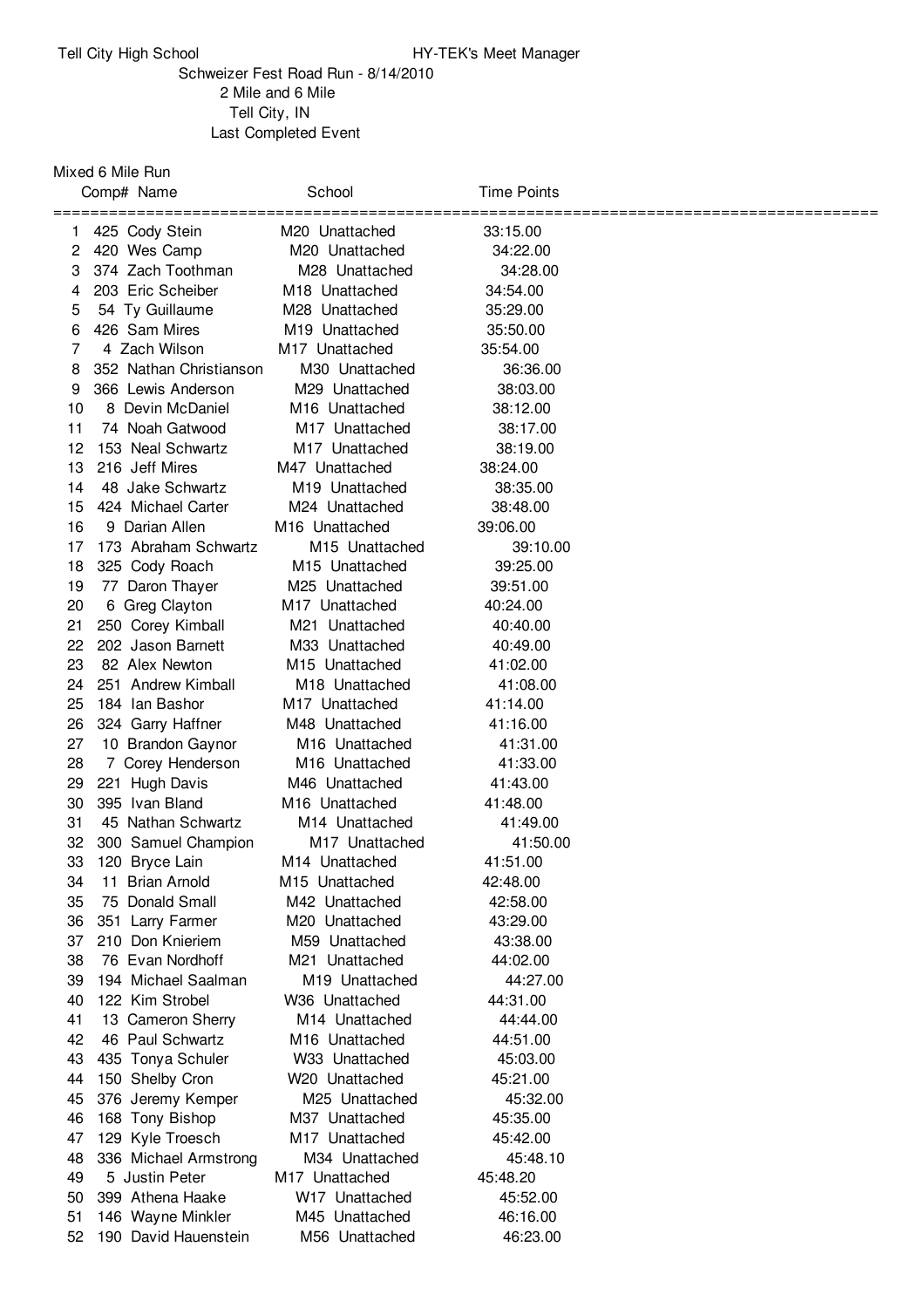198 Cathryn Peter W16 Unattached 46:24.00 174 Lavina Schwartz W17 Unattached 46:30.00 14 Caleb Sherry M14 Unattached 46:32.00 58 Brennan Kessner M41 Unattached 46:33.00 148 Dylan Kleemann M19 Unattached 46:48.00 101 Arnie Tempel M27 Unattached 47:04.00 411 Dalton Sweeney M20 Unattached 47:37.00 417 Bruce DuPont M44 Unattached 47:39.00 328 Amanda Taylor W39 Unattached 47:51.00 423 Shane Camp M26 Unattached 47:55.00 20 Sarah Goffinet W16 Unattached 48:09.00 16 Andyn Rowe W18 Unattached 49:00.00 143 David Tabor M55 Unattached 49:29.00 145 Mike Shrewsberry M41 Unattached 49:30.00 85 Dana Greenfield M43 Unattached 49:31.00 144 Amanda Engeling W21 Unattached 49:39.00 154 Susan Schwartz W16 Unattached 49:40.00 319 Eric Cross M43 Unattached 49:48.00 432 Stefanie Kesecker W30 Unattached 49:51.00 3 Daniel Gonzalez M18 Unattached 49:54.00 2 JD Bryant M18 Unattached 49:59.00 74 185 Nathan Bashor M15 Unattached 50:12.00 353 Beth Jordan W31 Unattached 50:13.00 427 Terry Perkins M53 Unattached 50:24.00 225 Julie Brinksneader W27 Unattached 51:10.10 283 Janet Lautner W53 Unattached 51:10.20 303 Dan Lacy M44 Unattached 51:20.00 414 Karen Adams W43 Unattached 51:36.00 121 Michael Elaman M63 Unattached 51:46.00 70 Lisa Day W35 Unattached 52:02.00 446 Kensey Estes W16 Unattached 52:15.00 407 Pat Sweeney M52 Unattached 52:33.00 219 Doug Lane M35 Unattached 52:45.00 86 276 John Pfeiffer M42 Unattached 53:17.00 125 Emily Parke W29 Unattached 53:32.00 224 Mary Jane Beckort W40 Unattached 53:45.00 63 Eric Wolf M19 Unattached 54:26.00 90 15 Brook Smith M14 Unattached 54:44.00 91 394 Ryan Ferguson M25 Unattached 55:18.00 86 Lori LeClere W20 Unattached 55:29.00 195 Joyce Stath W43 Unattached 57:10.00 344 Steve DuPre M57 Unattached 57:33.00 163 Lynn Peter W35 Unattached 57:53.00 68 Shirley Arruffat W31 Unattached 57:57.00 67 Santiago Arruffat M36 Unattached 57:58.00 348 Kristen Hollinden W29 Unattached 58:29.00 220 Jackie Fischer W46 Unattached 58:30.00 247 Sheena Hagedorn W36 Unattached 58:31.00 136 Julie Kohnert W51 Unattached 58:36.00 443 Rob Moskos M39 Unattached 59:05.00 357 Brielle McKinney W28 Unattached 59:25.00 445 Julie Rudder W53 Unattached 1:00:14.00 278 Amy Foertsch W31 Unattached 1:00:33.00 191 Carol Schaeffer W43 Unattached 1:00:39.00 94 Eric Bradley M43 Unattached 1:01:15.00 57 Crystal Lasher W29 Unattached 1:01:29.00 64 Tom Wolf M52 Unattached 1:01:45.00 335 Amy Tempel W36 Unattached 1:02:07.00 338 Louis Hall M66 Unattached 1:02:26.00 444 Jennifer Spalding W39 Unattached 1:02:35.00 391 Mathew Colglazier M29 Unattached 1:02:54.00